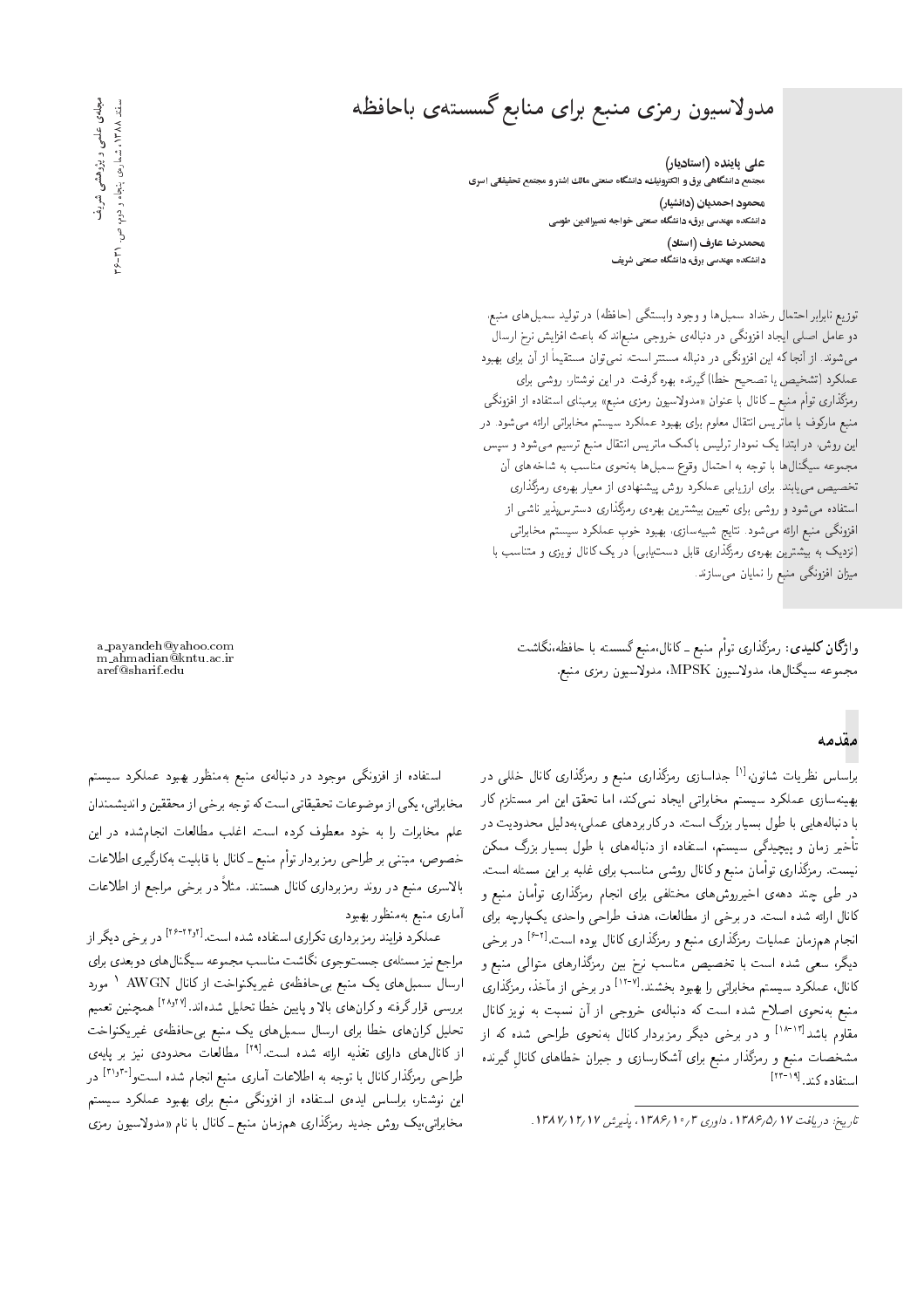منبع» برای منابع مارکوف با مشخصات آماری معلوم ارائه میشود. مدولاسیون رمزی منبع، یک روش رمزگذاری شکل موج منطبق با منبع است که برمبنای نگاشت مناسب مجموعه سیگنال $M$  عضوی به سمبل $d$ ای هر حالت منبع با توجه به میزان احتمالات وقوع أنها عمل میکند و در برابر نویز کانال عملکرد مناسبی دارد.

در ادامه ی این نوشتار مسئله ی بهبود عملکرد سیستم مخابراتی برمبنای استفاده از افزونگی منبع مورد بررسی قرار میگیرد. همچنین یک الگوریتم مدولاسیون رمزی منبع برای منابع مارکوف با تعداد حالات محدود و ماتریس انتقال معلوم، و نیز روشی برای تعیین بیشترین بهرهی رمزگذاری قابل دست،یابی ناشی از بهکارگیری افزونگی منبع در بهبود عملکرد سیستم مخابراتی ارائه میشود. در پایان نتایج حاصل از شبیهسازی روش پیشنهادی ارائه شده است.

### تشريح مسئله

توزیع نابرابر احتمال رخداد سمبلها و وجود وابستگی (حافظه) در تولید سمبلهای یک منبع باحافظه، دو عامل اصلی ایجاد افزونگی در دنباله خروجی هستند که باعث افزایش نرخ ارسال میشوند. از أنجا که این افزونگی در دنباله مستتر است، در گیرنده نمی توان مستقیماً از آن برای بهبود عملکرد (تشخیص یا تصحیح خطا) بهره گرفت. با استفاده از روش۵ای فشردهسازی دادهها میٍتوان بر کارایی سیستم مخابراتی افزود، اما انجام عمل فشردهسازی دادهها دو مسئلهی زیر را بر سیستم تحميل مى كند:

- ۱. فشردهسازی در حد آنتروپی منبع، مگر در موارد خاص (حتی با معلومبودن توزیع آماری منبع)، مستلزم پردازش حجم زیادی از دادههای منبع بهطور همزمان و در نتیجه تأخیر زمانی و پیچیدگی زیاد است. باحافظه بودن منبع نیز بر این پیچیدگی می|فزاید.
- ۲. فشردهسازی و حذف وابستگی بین دادههای منبع بر حساسیت آنها نسبت به نویزکانال می|فزاید و استفاده از رمزگذاری کانال قویتر (افزونگی بیشتر) یا توان ارسال بیشتر را طلب میکند.

|یدهی دیگر برای افزایش کارایی سیستم مخابراتی آن است که بهجای تلاش برای فشردهسازی دادههای منبع، سعی کنیم از افزونگی ذاتی منبع بهمنظور دست یابی به بهرهى رمزگذارى كانال و بهبود عملكرد (كاهش احتمال خطا) استفاده كنيم. هر منبع اطلاعات را می;قان با یک منبع مارکوفِ معادل نمایش داد. حال با این فرض که یک  $N$  منبع گسسته با حافظه $M$  سمبلی با آنتروپی  $H(X)$  و مدل مارکوفِ معادل حالته با ماتريس انتقال معلوم در اختيار ما است و مى خواهيم به هر سمبل توليدشده با توجه به حالت منبع، سیگنال مناسبی از یک مجموعه سیگنال $M$  عضوی اختصاص دهيم.

 $M$  در حالت کلی، تعداد حالت۱ای ممکن برای نگاشت مجموعه سیگنال۱های عضوی به یک منبع مارکوفِ  $N$  حالته $M$  سمبلی، برابر  $(M!)^N$  است. بررسی و شبیهسازی تمامی این نگاشتها برای تعیین نگاشت مناسب با بهترین عملکرد. کاری بسیار دشوار و بهازای مقادیر  $M$  و  $N$  بزرگ غیرعملی است. «مدولاسیون رمزی منبع» روش سادهیی برای تخصیص سیگنال به سمبلهای منبع، با توجه به احتمال های انتقال در هر حالت، ارائه میدهد.

## الگوريتم مدولاسيون رمزي منبع براي منابع ماركوف با ماتريس انتقال معلوم

برای هر منبع مارکوف می توان براساس ماتریس انتقال یک نمودار تغییر حالت مشابه نمودار ترلیس رسم کرد. اگر  $M_p$  بیشترین تعداد شاخههای خروجی از هر حالت باشد . ایک مجموعه سیگنال $\mathfrak{sl}_D$  ویعدی با  $M_p$  عضو در نظر میگیریم  $(M_p \leq M)$ حال باید به هر یک از شاخههای نمودار ترلیس، سیگنالی اختصاص داده شود. هر حالت منبع ماركوف را مى توان متناظر با يک منبع بىحافظهى غير يكنواخت دانست. کران بالای متوسط احتمال خطای سمبل برای یک منبع بی حافظهی غیریکنواخت و در حالت ارسال از یک کانال  $\{p_1, p_1, ..., p_L\}$  سمبلی با احتمالات وقوع  $L$ AWG N، از رابطهی ۱ قابل محاسبه است:<sup>[۳۲]</sup>

$$
P_s(e) \leq \sum_{u=1}^{L} \sum_{i=1, i \neq u}^{L} \exp\left\{-\frac{1}{\mathbf{Y}} \left(\frac{d_{iu}}{\sqrt{\mathbf{Y}N_*}} + \frac{\sqrt{\mathbf{Y}N_*} \ln \frac{p_u}{p_i}}{\mathbf{Y}d_{iu}}\right)^{\mathbf{Y}}\right\} p_u
$$
\n(1)

که در آن  $\|s_i-s_u\|\triangleq\|d_i$  بیانگر فاصلهی بین دو سیگنال  $s_i$  و  $s_u$  متناظر با سمبلهای با احتمال وقوع  $p_i$  و  $p_u$  است. با دقت در رابطهی ۱ مشاهده میشود که تأثیر سمبلِ با احتمال ِ وقوعِ بزرگتر بر احتمال خطا بیشتر است. یک گزینه *ی* خوب برای کاهش احتمال خطای کل سیستم مخابراتی آن است که احتمال خطای دریافت سمبل های با احتمال وقوع بزرگتر را کاهش دهد. برای این منظور دو راهکار ييش روى ماست:

- ۰۱ . براساس تحلیلی حسی، می توان گفت هرچه سیگنال های با احتمال وقوع بزرگ تر (متناظر با سمبل های منبع) نسبت به هم فاصلهی بیشتری داشته باشند، احتمال خطا کم تر خواهد بود. بنابراین با اختصاص سیگنال،های با فواصل بیشتر به سمبل های با احتمال وقوع بزرگ تر در هر حالت، می توان عملکرد سیستم مخابراتی را بهينه كرد.
- ۲. تغییر نواحی تصمیمگیری (درگیرنده) متناسب با احتمال وقوع سمبلهای منبع، راه حلمی متداول در نظریهی مخابرات پیشرفته است. از آنجا که تعیین و اعمال نواحی تصمیمگیری با توجه به احتمال وقوع سمبلهای منبع معمولاً دشوار است، در فرایند رمزبرداری دنبالهی دریافتی، از روش تغییر فاصله بین سیگنال دریافتی و هر سیگنال در مجموعه متناسب با احتمال أن بهره میگیریم. مقدار فاصله از سیگنال  $s_i$  در معیار MAP ''، با کمک رابطهی ۲ محاسبه مىشود:[<sup>٣٢]</sup>

$$
d_i^{\mathfrak{r}}(r) = d^{\mathfrak{r}}(r, s_i) - N \cdot \ln p_i \tag{1}
$$

در مدولاسیون رمزی، از طریق افراز مناسب سیگنال ها سعی میشود فاصلهی بین شاخههای متصل به هر حالت در نمودار ترلیس بیشترین مقدار ممکنه باشد.<sup>[۳۲]</sup> در این روش تلاش میشود به سمبلهای با احتمال وقوع بزرگ تر در هر حالت، سیگنال،های با فواصل بیشتر اختصاص یابند. رمزبرداری در روش،ای مدولاسیون رمزی مبتنی,ر استفاده از نمودار ترلیس رمز کانال و تعیین مسیر با کم ترین فاصله است. در روش پیشنهادی نیز از ایدههای بهکار رفته در مدولاسیونهای رمزی استفاده میشود: عملیات رمزگذاری و رمزبرداری با استفاده از نمودار ترلیس منبع انجام مى شود و براى تعيين دنبالهى ارسالى منبع، مسير با حداقل فاصله انتخاب مې شود.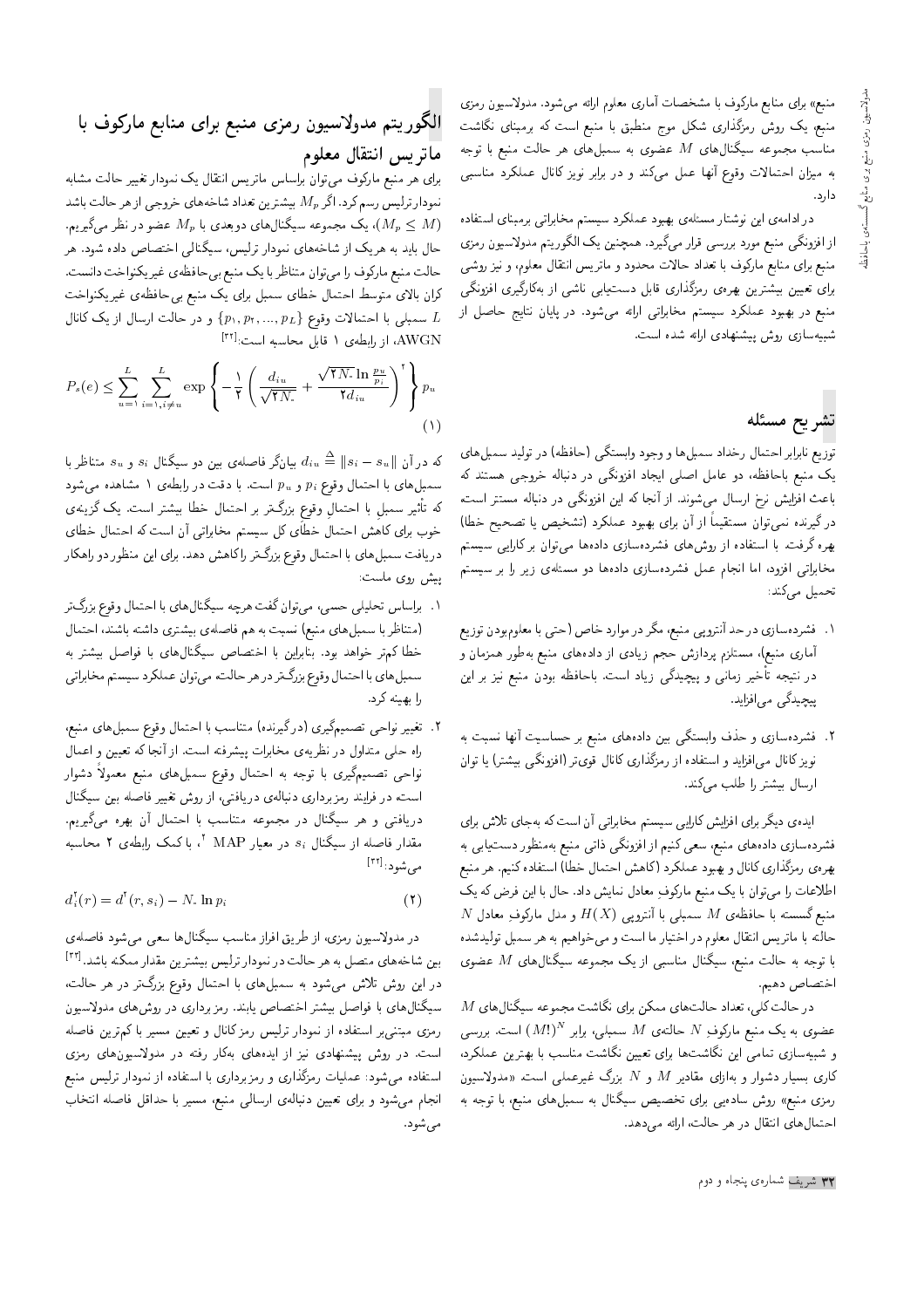بهطور خلاصه، مراحل الگوريتم مدولاسيون رمزى منبع براى منابع ماركوف با ماتريس انتقال معلوم عبارت است از:

- \_ ترسيم نمودار ترليس رمزى با توجه به ماتريس انتقال منبع؛
	- انتخاب یک مجموعه سیگنال $d$ ای متقارن با  $M_p$  عضو
		- \_ افراز مجموعه ی سیگنال ها؛
- \_ انتساب سیگنالهای دارای بیشترین فاصله به سمبلهای با بیشینه احتمال <mark>د</mark>ر هر حالت منبع، بهنحوي كه حتى|لامكان سيگنالهاي ورودي به هر حالت يكسان نباشند؛
	- \_ استفاده از نمودار ترلیس منبع بهمنظور رمزگذاری؛
	- \_ ارسال سیگنال متناظر با سمبل تولیدشده توسط منبع؛
- \_ محاسبهي فاصلهي سيگنال دريافتي از سيگنال هاي اختصاص يافته به شاخه هاي ترليس وتغيير فواصل محاسبهشده متناسب با احتمال وقوع سمبلها؛
- \_ رمزبرداری دنبالهی دریافتی با توجه به نمودار ترلیس منبع و تعیین دنباله با كم ترين فاصله.

# معيار ارزيابي

میزان بهبود در عملکرد یک سیستم مخابراتی براساس استفاده از افزونگی ذاتی منبع را میتوان با بهرهی رمزگذاری کانال توصیف کرد:

$$
G_C = \sqrt{\log_{\gamma^*} \frac{(SNR)_{nc}}{(SNR)_c}} \bigg|_{P(e) \le A} \tag{7}
$$

که در آن  $\left(SNR\right)_{c}$  و  $\left(SNR\right)_{c}$ ) بهترتیب عبارت $\left(SNR\right)_{nc}$  نسبت $\left(SNR\right)_{nc}$ نویز مورد نیاز قبل و بعد از رمزگذاری (استفاده از افزونگی منبع) بهازای یک احتمال خطای مشخص  $(P(e) \leq A)$ . تعیین بهرهی رمزگذاری کانال ناشی از افزونگی منبع، به روش نظری بسیار دشوار و یک مسئلهی باز است. یک روش عملی برای محاسبه ي بهره ي رمزگذاري كانال، استفاده از شبيهسازي است. بيشترين ميزان بهبود قابل انتظار نیز معیاری مفید برای ارزیابی عملکرد روش های مبتنی بر استفاده از  $H(X)$  افزونگی منبع است. برای یک منبع گسستهی ایستان  $M$  سمبلی با آنتروپی و یک کانال گسستهی بی حافظه با ظرفیت  $C$ ، متوسط احتمال خطای سمبل در رابطەی ۴ صدق مىكند:<sup>[۳۴]</sup>

$$
P_s(e) \log(M - 1) + H(P_s(e)) \ge H(X) - \frac{\tau_s}{\tau_c}C \tag{f}
$$

| جدول ۱. مشخصات آماری چهار منبع گسسته با حافظه مورد استفاده در شبیهسازی روش مدولاسیون رمزی منبع. |  |  |
|-------------------------------------------------------------------------------------------------|--|--|
|-------------------------------------------------------------------------------------------------|--|--|

| شماره<br>منبع        | مشخصات<br>منبع                                            | ماترس انتقال منبع                                                                                                                                                                                                                                                                                                                                                                                                                                                                                                                                                                                                                                                                                                                                                                                                                                                                                                                                                                                                                                                                                                                                                                                                                                                                                                                                                                                                                                                                                                                                      | أنترويي<br>منبع<br>(bits/sym) | افزونگي<br>نسبى<br>منبع   |
|----------------------|-----------------------------------------------------------|--------------------------------------------------------------------------------------------------------------------------------------------------------------------------------------------------------------------------------------------------------------------------------------------------------------------------------------------------------------------------------------------------------------------------------------------------------------------------------------------------------------------------------------------------------------------------------------------------------------------------------------------------------------------------------------------------------------------------------------------------------------------------------------------------------------------------------------------------------------------------------------------------------------------------------------------------------------------------------------------------------------------------------------------------------------------------------------------------------------------------------------------------------------------------------------------------------------------------------------------------------------------------------------------------------------------------------------------------------------------------------------------------------------------------------------------------------------------------------------------------------------------------------------------------------|-------------------------------|---------------------------|
| $\mathbf{V}$         | منبع ماركوف<br>چهارسمبلي<br>${A, B, C, D}$<br>و چهارحالته | $\cdot$ , $\mathsf{Y}(A)$ $\cdot$ $\cdot$<br>$\cdot$ , $\mathfrak{d}(B)$<br>$\lceil \cdot / \mathsf{r}(C) \rceil$<br>$\rightarrow$ $\wedge(D)$ $\rightarrow$ $\wedge$ $\wedge$ $(A)$ $\rightarrow$ $\wedge$ $\wedge$ $(B)$<br>$\cdot$ , $\Delta(C)$<br>$\overline{\phantom{a}}$ $\overline{\phantom{a}}$ $\overline{\phantom{a}}$ $\overline{\phantom{a}}$ $\overline{\phantom{a}}$ $\overline{\phantom{a}}$ $\overline{\phantom{a}}$ $\overline{\phantom{a}}$ $\overline{\phantom{a}}$ $\overline{\phantom{a}}$ $\overline{\phantom{a}}$ $\overline{\phantom{a}}$ $\overline{\phantom{a}}$ $\overline{\phantom{a}}$ $\overline{\phantom{a}}$ $\overline{\phantom{a}}$ $\overline{\phantom{a}}$ $\overline{\phantom{a}}$ $\overline{\$<br>$\left[\begin{array}{ccccc} \circ_{f}\Lambda(B) & \circ_{f}\Lambda(A) & \circ & \circ & \circ \end{array}\right]$                                                                                                                                                                                                                                                                                                                                                                                                                                                                                                                                                                                                                                                                                            | 1/105                         | $\cdot$ , $VTT$           |
| $\mathbf{r}$         | منبع ماركوف<br>چهارسمبلي<br>${A, B, C, D}$<br>و چهارحالته | $\cdot$ , $\mathsf{Y}(A)$ $\cdot$ , $\mathsf{A}(B)$ $\cdot$ , $\mathsf{Y}(C)$ $\cdot$ $\cdot$<br>$\lceil \cdot \rho \wedge (C) - \cdot \rho \nabla (D) - \cdot \rho \wedge (A) - \cdot \rho \wedge (B) \rceil$<br>$\gamma \setminus (A) \longrightarrow_{\ell} \mathsf{r}(B) \longrightarrow_{\ell} \mathsf{r}(C) \longrightarrow_{\ell} \mathsf{r}(D)$                                                                                                                                                                                                                                                                                                                                                                                                                                                                                                                                                                                                                                                                                                                                                                                                                                                                                                                                                                                                                                                                                                                                                                                                | 1.81                          | $\cdot$ , $\mathsf{rr99}$ |
|                      | منبع ماركوف<br>چهارسمبلي<br>$\{A,B,C,D\}$<br>و پنجحالته   | $\cdot$ $\phi(A)$ $\cdot$ $\phi(Y(B))$ $\cdot$ $\cdot$ $\phi(Y(C)$ $\cdot$ $\phi(Y(D))$<br>$\circ$ $\circ$ $\phi$ $(B)$ $\circ$ $\phi$ $(C)$ $\circ$ $\circ$ $\circ$<br>$\rightarrow$ $\gamma \circ \Delta(D)$ $\rightarrow$ $\gamma \mathsf{V}(B)$ $\rightarrow$ $\gamma \Delta(C)$ $\rightarrow$ $\gamma \Delta(A)$ $\rightarrow$<br>$\circ$ $\circ$ $\circ$ $\circ$ $\wedge$ $(D)$ $\circ$ $\circ$ $\wedge$ $\wedge$ $\wedge$ $\wedge$ $\wedge$<br>$\cdot$ , $\wedge$ (C) $\cdot$ $\cdot$ $\cdot$ , $\wedge$ (D) $\cdot$ , $\wedge$ (A) $\cdot$ , $\wedge$ (B)                                                                                                                                                                                                                                                                                                                                                                                                                                                                                                                                                                                                                                                                                                                                                                                                                                                                                                                                                                                      | 1/149                         | $\cdot$ , $999$           |
| $\check{\mathbf{r}}$ | منبع ماركوف<br>هشت سمبلى<br>و هشت حالته                   | $\mathcal{C}(\mathcal{T}(C))$ and the contract of the contract of the contract of the contract of the contract of the contract of the contract of the contract of the contract of the contract of the contract of the contract of the contr<br>$\cdot$ , $\mathsf{Y}(A)$ $\cdot$ $\cdot$ $\cdot$ $\cdot$ $\mathsf{A}(B)$<br>$\bullet$<br>$\cdot \mathsf{N}(D)$ $\cdot \mathsf{N}(A)$ $\cdot \mathsf{N}(B)$ $\cdot \mathsf{N}(C)$ $\cdot$ $\cdot$ $\cdot$ $\cdot$ $\cdot$<br>$ \cdot \setminus (A) - \cdot \cdot \setminus (B) - \cdot \cdot \setminus (A)C$<br>$\cdot$ , $\lambda \mathfrak{d}(D)$<br>$\cdot$ , $\mathsf{Y}(E)$ $\cdot$ , $\mathsf{Y}(F)$ $\cdot$ , $\circ$ $\mathsf{O}(G)$ $\cdot$ , $\cdot$ $\mathsf{O}(H)$<br>$\cdot$ , $\mathsf{r}(G)$ and $\cdot$ and $\cdot$<br>$\cdot$ , $\mathsf{Y}(D)$<br>$\circ$ $\circ$ $\prime$ $\mathcal{S}(B)$ $\circ$<br>$\mathbf{u} = \mathbf{0}$ , and $\mathbf{u} = \mathbf{0}$<br>$\cdot / \mathcal{N}(H)$ $\cdot$ $\cdot / \mathcal{N}(F)$<br>$\hat{\mathbf{o}}$<br>$\cdot/\Lambda(D) \quad \cdot/\mathsf{f}(A) \qquad \cdot \qquad \cdot$<br>$\cdot$ , $\mathfrak{f}(F)$ $\cdot$ , $\lambda(E)$<br>$\circ$ $\circ$ $\prime$ $\mathsf{r}(C)$ $\circ$<br>$\cdot$ , $\Delta(G)$ and $\cdot$ , $\mathsf{Y}(F)$ and $\cdot$<br>$\bullet$<br>$\gamma \Lambda(A)$<br>$\cdot$ , $\mathfrak{f}(E)$<br>$\mathbf{0}$ and $\mathbf{0}$ and $\mathbf{0}$ and $\mathbf{0}$ and $\mathbf{0}$ and $\mathbf{0}$ and $\mathbf{0}$<br>$\cdot$ , $\mathsf{Y}(D)$<br>$\mathfrak{o}^{\pm}$<br>$\cdot$ , $\mathsf{r}(F)$ | 1, 1179                       | $\cdot$ , YO \ Y          |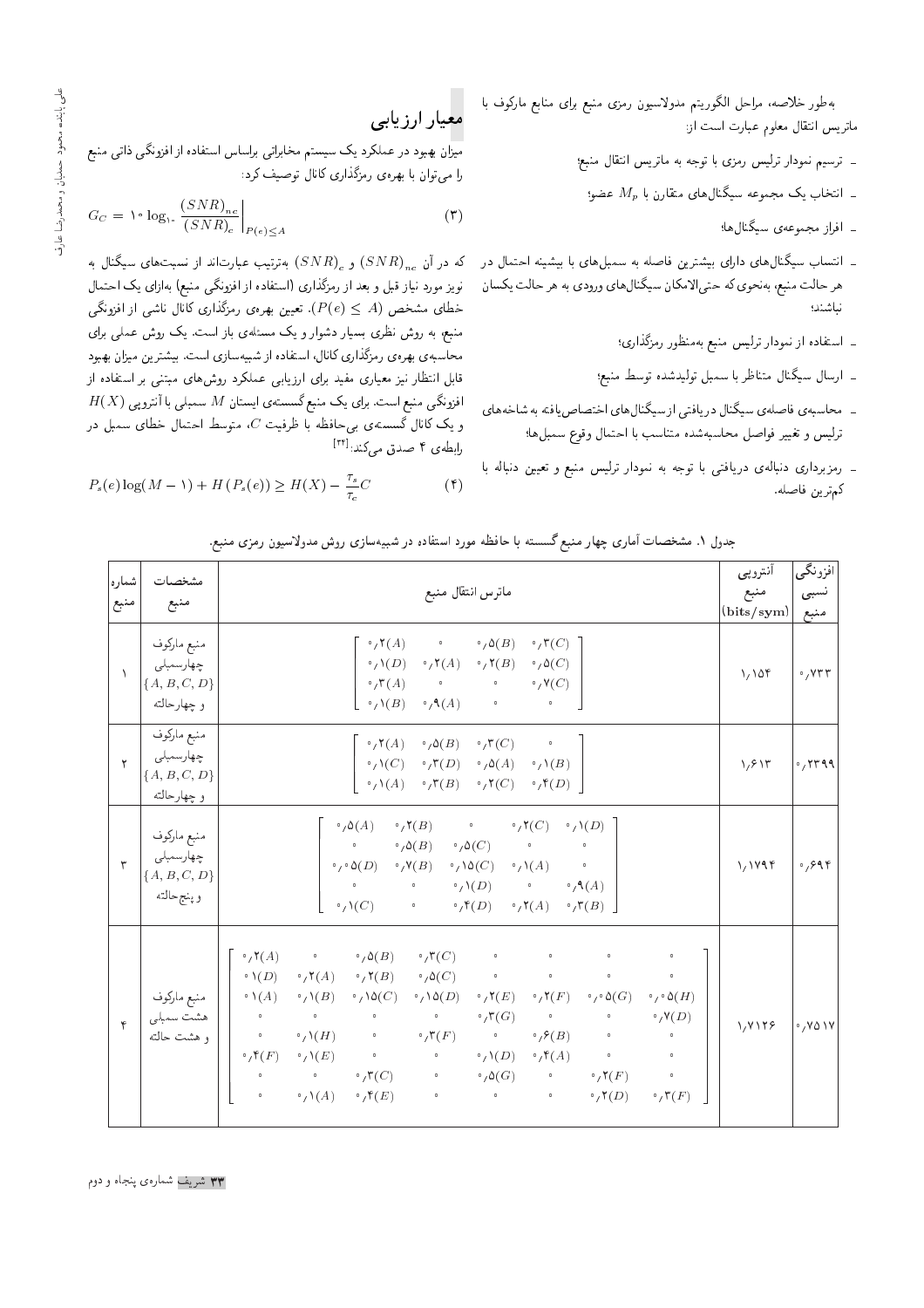كه در آن،  $\tau_s$  زمان توليد يک سمبل، و $\tau_c$  زمان ارسال آن سمبل است.

$$
H(P_s(e)) = -P_s(e) \log P_s(e) - (1 - P_s(e)) \log (1 - P_s(e))
$$

ظرفیت کانال تابعی از نسبت سیگنال به نویز است. ظرفیت یک کانال AWGN با پهنای باند  $BW$ ، از رابطهی ۵ محاسبه میشود: $^{[\Upsilon\mathfrak{0}]}$ 

$$
C = BW \log_{\tau} \left( 1 + \frac{S}{N} \right) \tag{3}
$$

که در آن، گیم نسبت سیگنال به نویز است. بنابراین با کمک رابطههای ۴ و ۵ می توان یک کران پایین برای نسبت سیگنال به نویز مورد نیاز متناسب با آنتروپی منبع به دست آورد. با فرض  $\tau_s=\tau_s$  و ۱ $W\equiv B$  (پهنای باند یکسان با حالت بدون رمزگذاری)، این کران عبارت است از:

$$
\frac{S}{N} \ge \mathbf{Y}^{(H(X) - P_s(e) \log(M - 1) - H(P_s(e)))} - 1 \tag{9}
$$

حال براي تعيين بيشترين بهرهي رمزگذاري كانال قابل دست يابي ناشي از استفاده از افزونگی منبع،مراحلی که به کار می بر یم عبارتاند از:

- ۱. محاسبهى نسبت سيگنال به نويز مورد نياز بدون استفاده از افزونگى منبع و بهازای یک احتمال خطای مشخص  $(-A)$ . با فرض  $H(X) = \log M$  (یک منبع بدون افزونگی)، مقدار $\left(SNR\right)_{nc}$  را با کمک رابطه $\bm{\beta}$  محاسبه میکنیم.
- ۲. محاسبهی نسبت سیگنال به نویز مورد نیاز با استفاده از افزونگمی منبع و بهازای  $\mathcal{S}$ احتمال خطای مشخص  $(-A)$ . با قرار دادن آنتروپی منبع در رابطهی ۶، ، مقدار  $\left(SNR\right)_{c}$  را محاسبه میکنیم
	- ۳. جایگذاری مقادیر  $(SNR)_{n,c}$ ) و  $(SNR)_{s}$ ) در رابطهی ۳.

#### نتايج شبيهسازى

عملکرد روش مدولاسیون رمزیِ منبع برای سه منبع گسسته با حافظه $چهارسمبل<sub>ی</sub>$ و یک منبع با حافظهی هشتسمبلی با میزان افزونگی های مختلف و مشخصات ارائهشده در جدول ١ شبيهسازي و ارزيابي مي شود.

یک مجموعه سیگنالهای PSK <sup>۳</sup> چهارعضوی و یک مجموعه سیگنالهای PSK هشتءضوی را در نظر میگیریم. نامگذاری مجموعه سیگنال های ۴PSK و 8PSK مطابق شکل ۱ است.

شکل ۲ نمایانگر عملکرد (نرخ خطای سمبل برحسب نسبت سیگنال به نویز) روش مدولاسیون رمزی منبع برای منابع گسستهی باحافظهی چهارسمبلبی در مقایسه با سيستم داراي مدولاسيون رمزنشدهى ۴PSK است.

در شکل ۳ نیز عملکرد روش مدولاسیون رمزی منبع، برای منبع گسستهی باحافظهى هشتسمبلم در مقايسه با سيستم داراى مدولاسيون رمزنشدهى APSK نشان داده شده است. بررسی شکلهای ۲ و ۳ نشان می دهد که روش پیشنهادی با استفاده از افزونگی ذاتی منبع، عملکرد سیستم مخابراتی را متناسب با میزان افزونگی منبع بهبود میبخشد. نحوهی تخصیص سیگنال به شاخههای نمودار ترلیس برای هریک از منابع جدول ۱، در شکلهای ۴ و ۵ نشان داده شده است.

در جدول ۲ بهرهی رمزگذاری کانال حاصل از اعمال این روش برای هرکدام از منابع گسستهىباحافظهى مندرج در جدول ١ ارائه شده است. مقايسهى مقادير

بیشینهی بهرهی رمزگذاری کانال قابل دست!بی و بهرهی رمزگذاری کانال ناشبی از شبیهسازی نشان می دهد که بهرهی رمزگذاری کانال حاصله کم تر از بیشینه مقدار قابل دست یابی است، اگرچه اختلاف آنها کم است. ضمناً با افزایش تعداد سمبل های منبع و درنتیجه تعداد سیگنال های قابل تخصیص، امکان نزدیکشدن به مقدار بهرهی رمزگذاری کانال قابل دست یابی بیشتر می شود.



شکل ۱. نامگذاری سیگنالهای  $8\mathrm{PSK}$  و  $8\mathrm{PSK}$  در مدولاسیون رمزی منبع.



شکل ۲. عملکرد روش مدولاسیون رمزی منبع برای منابع باحافظهی چهارسمبلی در مقایسه با سیستم دارای مدولاسیون رمزنشده ۴PSK.



شکل ۳. عملکرد روش مدولاسیون رمزی منبع برای یک منبع باحافظهی هشت سمبلی در مقايسه با سيستم با مدولاسيون رمزنشدهAPSK.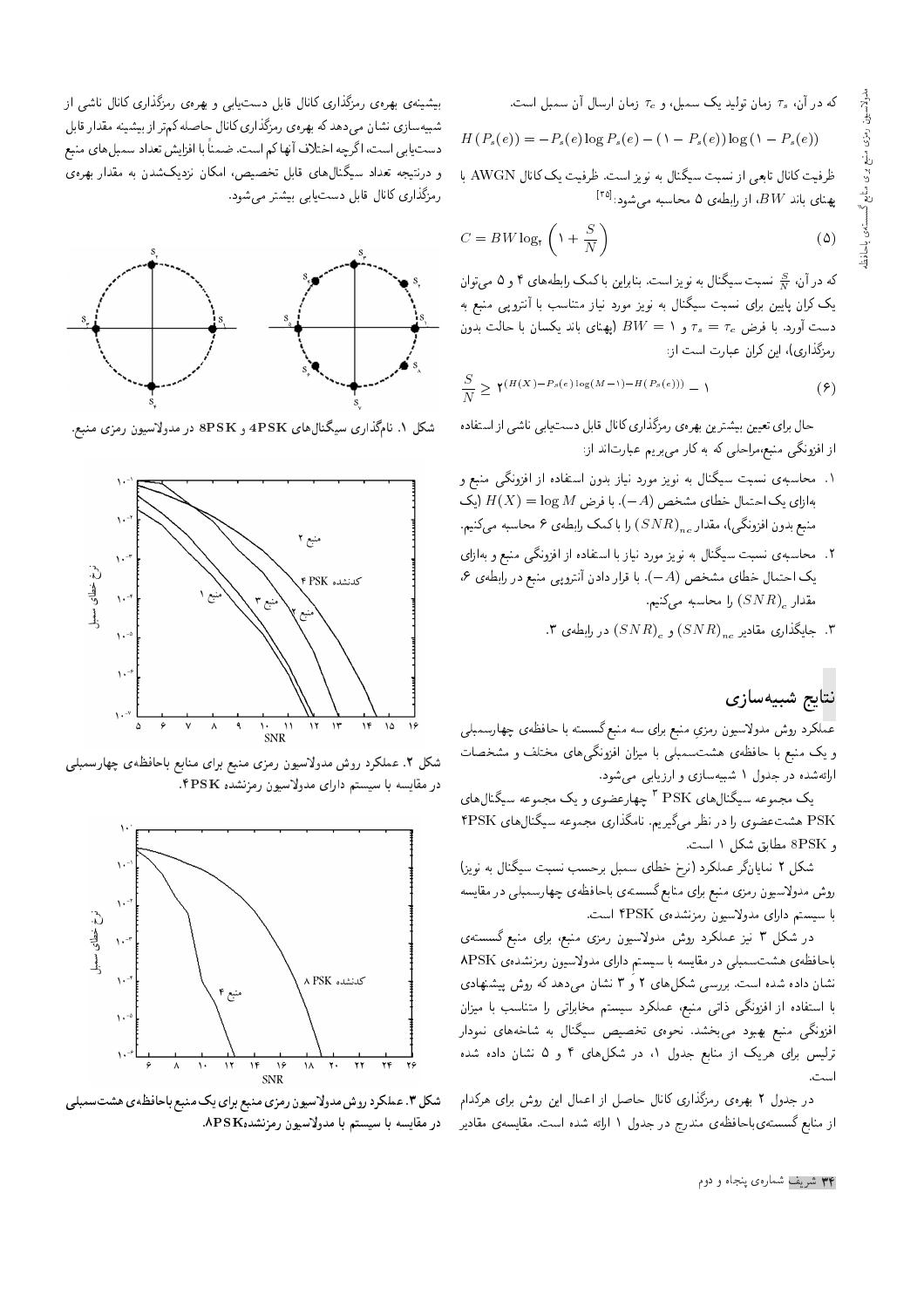

شکل ۴. تخصیص سیگنال به نمودار ترلیس منابع گسسته باحافظهی چهارسمبلی.

 $S_{y}$ :  $(A_{y}, \gamma, s_{y})$  .  $(B_{y}, \gamma, s_{y})$   $(C_{y}, \gamma, s_{y})$  $S_{\star}(\mathbf{D},\cdot/ \backslash, \mathbf{S})$   $(\mathbf{A},\cdot/\mathbf{Y},\mathbf{S})$   $(\mathbf{B},\cdot/\mathbf{Y},\mathbf{S})$   $(\mathbf{C},\cdot/\mathbf{A},\mathbf{S})$  $\bar{\beta}$  $\Delta$  $S_r(A, \gamma, s_*)(B, \gamma, s_*)(C, \gamma \Delta s_*)(D, \gamma \Delta s_*)(E, \gamma, s_*)(F, \gamma, s_*)(G, \gamma \Delta s_*)(H, \gamma \Delta s_*)$  $S_z$ :  $(G_y, \gamma, S_z)$  .  $(D, \gamma, s)$  $S_{\zeta}$ :  $\cdot$   $(H, \cdot \wedge, S_{\zeta})$  $\cdot \qquad \ \ \, (\mathbf{F},\!\cdot\!/\!\tau,\!s_{\mathfrak{s}}) \qquad \ \ \cdot \qquad \ \ (\mathbf{B},\!\cdot\!/\!\!\cdot\!,\!s_{\mathfrak{s}})$  $S_{\varphi}$ :  $(F, \cdot \wedge F, S_{\varphi})$   $(E, \cdot \wedge, S_{\varphi})$  $(D,\cdot \wedge, s)(A,\cdot \wedge, s)$ .  $S_{\mathbf{y}}$ :  $(C, \mathbf{y}, \mathbf{s})$   $(C, \mathbf{y}, \mathbf{s})$   $(C, \mathbf{y}, \mathbf{s})$   $(C, \mathbf{y}, \mathbf{s})$   $(C, \mathbf{y}, \mathbf{s})$  $S_{\lambda}$ :  $(A_{\lambda}, \wedge, S_{\lambda})$   $(E_{\lambda}, \wedge, S_{\lambda})$  .  $(D, \cdot/\tau, S)$   $(F, \cdot/\tau, S)$ شکل ۵. تخصیص سیگنال به نمودار ترلیس منبع گسسته باحافظهی هشتسمبلی.

Transactions on Communications, 49 (5), pp.829-836 (May 2001).

- 3. Dunham, J.G.and Gray, R.M. "Joint source and channel trellis encoding", IEEE Transactions on Information Theory, IT-27, pp. 516-519, (July 1981)
- 4. Dutsch, N.and Hagenauer, J. "Combined incremental and decremental redundancy in joint source-channel coding", Proceedings of International Symposium on Information Theory and its Applications, Parma, Italy, pp. 775-779, (October 2004)
- 5. Ayanoglu, E. and Gray, R.M. \The design of joint source and channel  $\bf IT\text{-}33$  , pp. 855-865, (November 1987). $\text{trel-}$ lis waveform coders",IEEE Transations on Information Theory,

جدول ۲. بهرهی تقریبی رمزگذاری کانال ناشی از اعمال روش مدولاسیون رمزی منبع برای منابع گسستهی باحافظه.

| شماره<br>منبع | بیشینه بهره رمزگذاری<br>كانال قابل دست يابى | بهره رمزگذاری کانال<br>حاصل از شبیهسازی در<br>$P_s(e) = \sqrt{e^{-\delta}}$ |
|---------------|---------------------------------------------|-----------------------------------------------------------------------------|
|               | ۳,۸                                         | ۲, ۸                                                                        |
|               | ۱٬۶                                         | ۱٬۴                                                                         |
| ٣             | ۳,۷                                         | ۲٬۵                                                                         |
|               | ۲,۸                                         | ۳٬۳                                                                         |

نتىچەگىدى

فشردهسازی دادهها روشی برای کاهش افزونگی دادهها و استفادهی بهتر از ظرفیت کانال و امکانات سیستم مخابراتی است. اما انجام رمزگذاری منبع عموماً با دو مسئله همراه است:

- ۰۱ پیچیدگی و تأخیر زمانی؛
- .<br>٢. افزایش حساسیت دادهها نسبت به نویز کانال.

استفاده از افزونگی منبع برای بهبود عملکرد سیستم مخابراتی و انتقال دادهها می تواند علاوه بر رفع دو مسئلهی فوق به کارایی بهتر بینجامد.

در این نوشتار، روش مدولاسیون رمزی منبع بر پایهی استفاده از افزونگی ذاتی منبع ارائه شد و نحوهى بهكارگيرى أن براى منابع گسستهى ماركوف با ماتريس انتقال معلوم مورد بررسی قرار گرفت. این روش مبتنی است بر تخصیص سیگنال هایی كه بيشترين فاصله را دارند به سمبل هايى كه از بيشترين احتمال وقوع برخوردارند. همچنین معیاری برای تعیین بیشینه بهرهی رمزگذاری کانال قابل دست یابی ناشبی از بهکارگیری افزونگی منبع برای بهبود عملکرد سیستم مخابراتی ارائه شد.

نتايج شبيهسازى نشان دادكه با استفاده از روش مدولاسيون رمزى منبع مى توان از افزونگی منبع در جهت افزایش مقاومت دادهها نسبت به نویزکانال و دستیابی به یک بهرهی رمزگذاری کانال خوب متناسب با میزان افزونگی منبع بهره گرفت.

پانوشت

- 1. additive white gaussian noise
- 2. maximum a posteriori
- 3. phase shift keying
- منابع 1. Shannon, C.E. "A mathematical theory of communication", Bell System techoloty Journal, 27, pp. 379-423 and 623-656, (July and October 1948).
- 2. Pettiuohn, B.D.; Hoffman, M.W. and Sayood, K."Joint source-channel coding using arithmetic codes", IEEE

**۳۵** شریف شمارهی پنجاه و دوم

على پاينده، محمود احمديان و محمدرضا عارف على پاينده، محمود احمديان و محمدرضا عارف